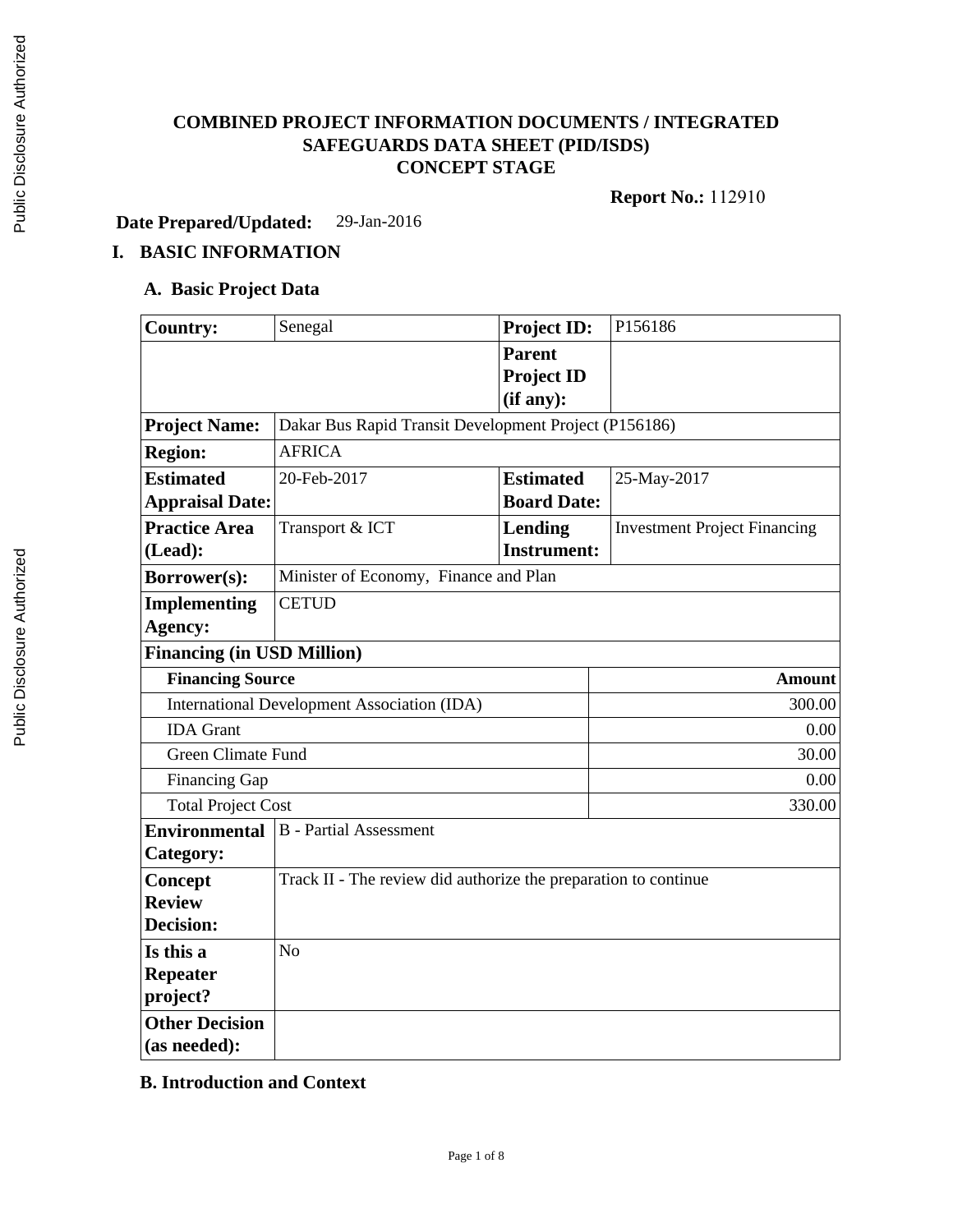### **Country Context**

1. Senegal is a medium sized (197 thousand square km) Sub Saharan Country (SSA) country with a rapidly growing (+2.9 percent per annum) young population (50% of the population below 18) of about 14.1 million inhabitants in 2014. Senegal is experiencing rapid growth in its urban population (+3,9 percent per annum) giving it an urbanization rate of about 45% of which about half live in Greater Dakar Area (GDA). If current demographic trends persist, it is projected that about 60% of the population will live in urban areas by 2025.

2. Senegal's 2014 per capita GDP using the Atlas method was US\$1050. Its poverty rate was about 46.7% in 2011 and 45.6% in 2014 and it ranked 163 out of 187 in the UN HDI (2014 report). Over the last five years, the country's average real GDP growth rate was around 3% and the forecasted GDP growth rate for 2015 is 5.1%. The improved GDP growth rate performance starting from 2014 (+4.7%), is linked to strengthening domestic demand, boosted by public investment in infrastructure. However, the Senegal's economy remains vulnerable to exogenous and endogenous shocks such as a deterioration in the terms of trade, poor rainfall, and fall in remittances, tourist arrivals, aid flows and spikes in food and oil prices.

3. To accelerate poverty reduction and boost shared prosperity, the Government of Senegal (GoS) has prepared the "Plan Emergent 2035 – PSE" which it has started to implement with the "Plan d'Action Prioritaires (PAP) 2014-2018" that operationalizes the PSE for the first 4 years. Under the PSE (which replaces the "Stratégie Nationale de Développement Economique et Social 2013-2017"), the GoS has developed a highly ambitious long term development program. The PSE intends to put Senegal on an accelerated stable GDP growth path of about 7% per year starting from 2017 for about 10 years to substantially develop the economy and reduce poverty so that Senegal can become an emerging economy by 2035. One of the key focuses of the PSE is to invest heavily in infrastructure to support private sector development. The PAP 2014-2018 puts a specific emphasis on a mass transit system project in Dakar via a Public-Private Partnership (PPP) mechanism.

### **Sectoral and Institutional Context**

4. The transport sector plays a strategic role in the economy of Senegal, and currently accounts for approximately four percent of GDP. Urban mobility in Senegal, and in particular in Greater Dakar Area (GDA), is a growing challenge for the GoS and local authorities. The peculiar geographic configuration of the GDA, in the form of a peninsula and dispersed bipolar urbanization spatial distribution (administrative and commercial activities in the center and housing in the periphery), have put an increasing strain on the provision of urban transport infrastructure and services provision. As a result, the GDA has experienced since the early 1990's a steady decline in travel speeds and service levels due to a combination of high urban population growth (about 3.9% per annum), increased rates of motorization, inadequate road maintenance, poor traffic management methods, unbalanced spatial distribution of roads between districts, aging public transport vehicles, and inadequate regulation of urban transport services. According to one study, more than USD 18 million (2% of 1998 GDA GDP) were lost in the GDA due to negative externalities of urban transport, despite significant efforts in improving the road network condition, construction of new urban/peri-urban roads like the Dakar –Dianmidio – new international airport toll road, fleet renewal and reorganization of the urban transport system, current trends in car ownership and traffic growth indicate that adverse impacts are still an issue for the transport sector.

5. The population of the GDA now accounts about 3 million inhabitants, which is one quarter of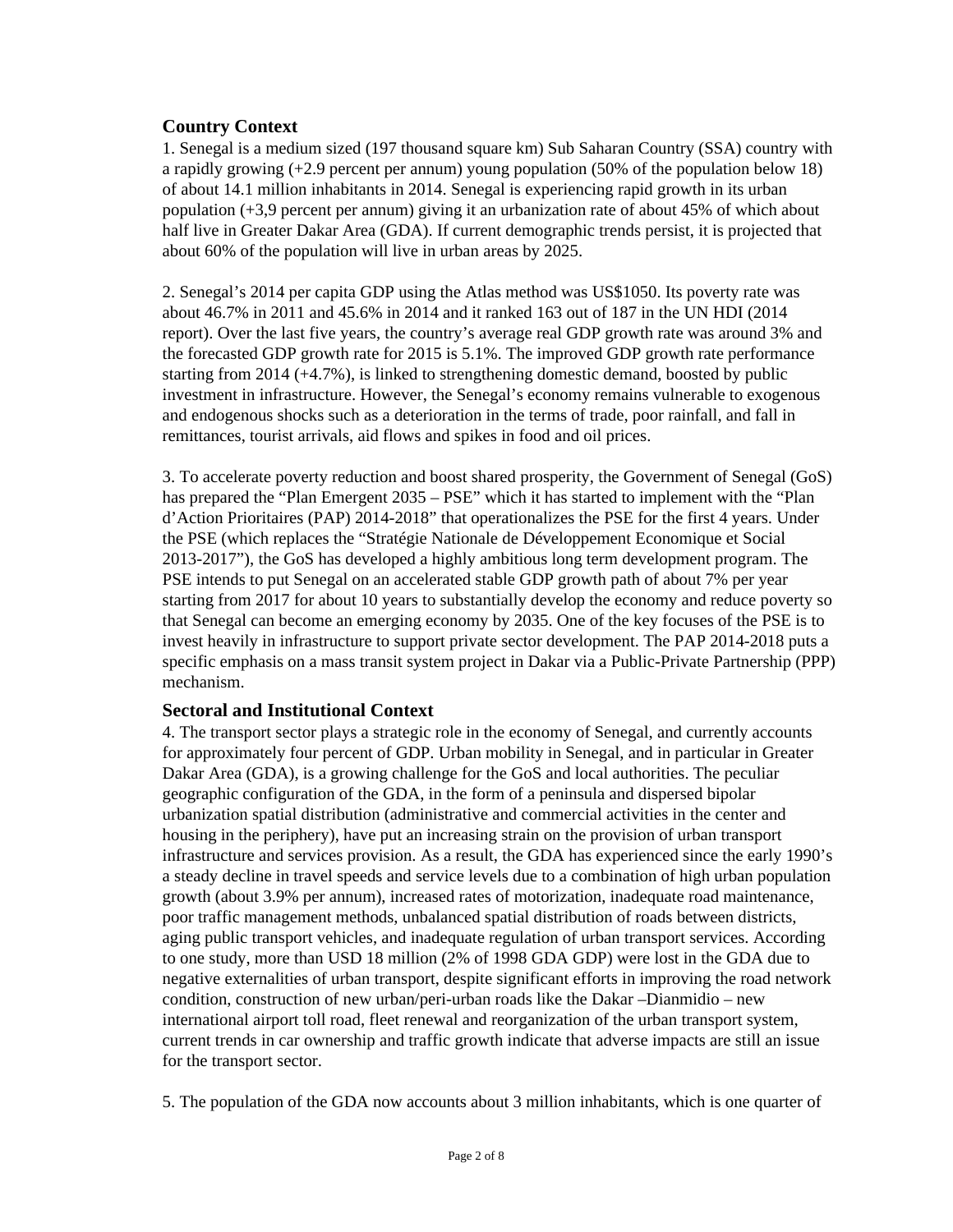the total population of Senegal, or about half of its urban population. GDA encompasses most of the administrative, political, economic and cultural functions of the country and its contribution to the national GDP is estimated to 60 percent. According to the most recent projections, the population of the GDA will grow to about five million inhabitants by 2025/2030, with most of the growth occurring in the outer suburbs. Dakar is one the few major cities in SSA, which has all transport modes. The railway between Dakar and Rufisque is operated by the "Petit Train de Banlieue" (1% of ridership). The State Owned Bus Company (DDD) is operating 23 routes and accounts for 10% of daily trips. AFTU (independent operators organized within 14 groups of economic interest and grouped in an association called AFTU) is operating 56 minibus routes licensed by Dakar Urban Transport Executive Council (CETUD) and it accounts for 50% of daily trips. The remaining 40% are covered by the informal public transport mode "Cars rapides" and "Ndiaga Ndiaye" operated by independent free-lance operators. Like most of informal public transport in SSA, their level of service is poor and through unfair competition they distort the market.

6. Dakar experiences around 9 million daily trips with an estimate number of 2.5 million motorized daily trips. Despite a low quality of service, public transport accounts for about 66% of all motorized daily trips highlighting the importance of this mode of transport for the rapidly growing population of the GDA. It is expected that motorized trips will at least double over the next 20 years rising to about 5.6 million daily trips. This means that in the absence of a wellcoordinated, planned and funded response by all concerned public-private stakeholders, urban mobility in the GDA could substantially worsen. Furthermore, most of land development in the GDA continues to occur on the city outskirts at relatively low densities, particularly in the northeast. This sprawl pattern of urban development combined with increased motorization can only exacerbate urban mobility if not addressed.

7. The GoS has recognized that improving urban mobility in the GDA is of crucial importance for the development of the Senegalese economy, and it has adopted a comprehensive 5-year plan Letter of Urban Transport Sub-sector Policy (Lettre de Politique des Déplacements Urbains à Dakar -LPDUD-) to address some of the challenges that the sector faces. The LPDUD is a sustainable mobility strategy for Dakar metropolitan area addressing issues related to integrated planning, institutional strengthening, non-motorized modes, parking and traffic management, sustainable financing schemes and developing an integrated public transport network. The LPDUD also highlights the need to develop an efficient mass transport system, offering a high level of speed, comfort, and safety. The choice of the GoS consisted in the establishment of a modern bus transport system with high level of service (BRT) to the north of the city and the development of a railway express line (TER) to the south of the city.

#### **Relationship to CAS/CPS/CPF**

8. The proposed project is consistent with the FY13 – FY17 Country Partnership Strategy (CPS), adopted on January 18, 2013. The CPS supports the GoS' Strategy for National Social and Economic Development (SNDES now replaced by the Plan Senegal emergent-PSE) that focuses on the following three major pillars: (a) Growth, Productivity and Wealth creation, (b) Human Capital and Sustainable Development and (c) Governance, Institutions, Peace and Security. More specifically, the proposed project is fully aligned with the first pillar of the CPS which focuses on Growth, Productivity, and Wealth Creation in the country. This pillar builds on the Accelerated Growth Strategy, and has put the emphasis on rural and urban connectivity and mobility through roads, rail and air infrastructure investments as well as port/logistics infrastructure, and urban mass transport systems. The provision of high quality rapid-transit bus services on segregated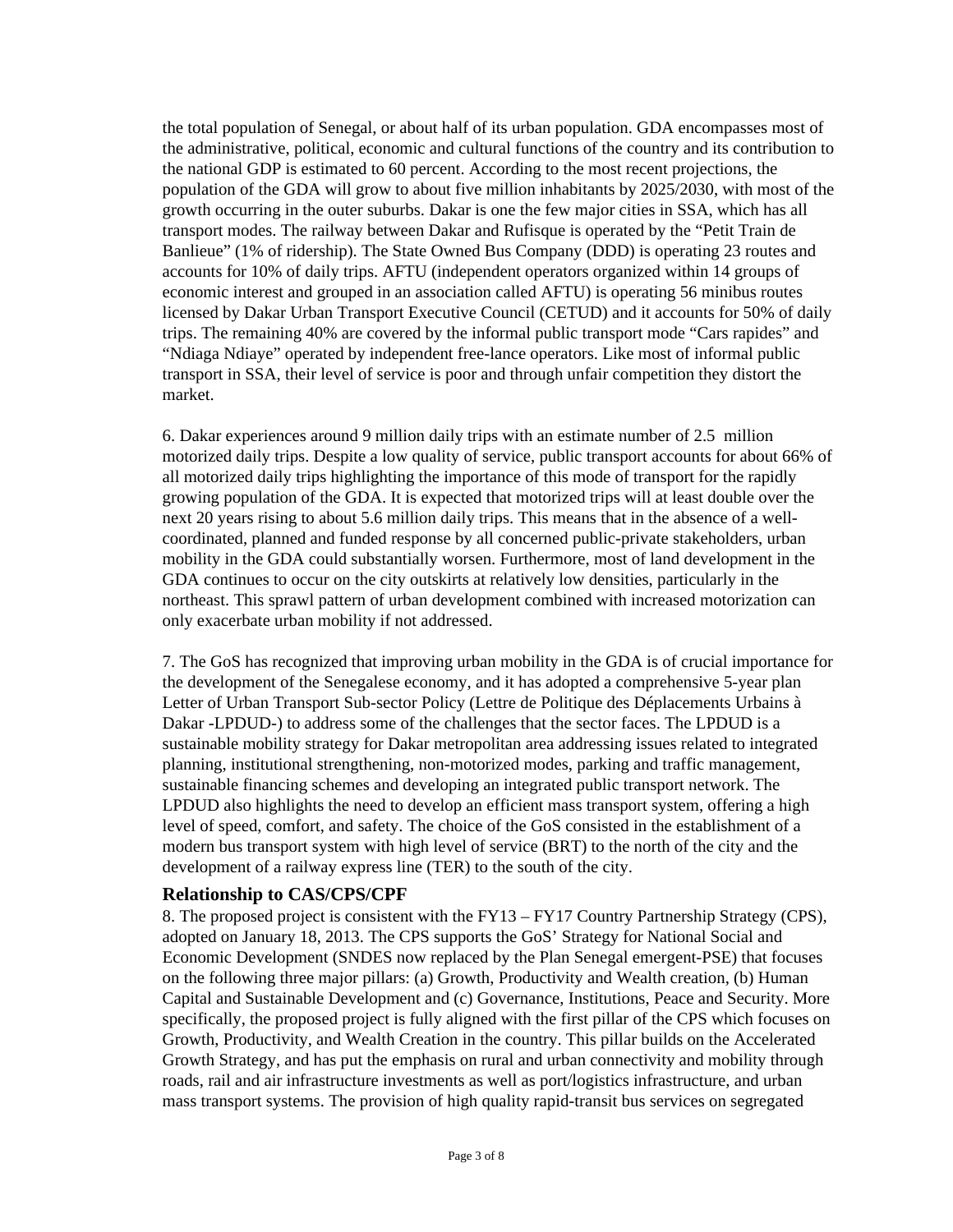lanes is identified as a key driver for CPS's outcome 10 aiming at an improved mobility in targeted urban and inter-urban areas.

9. By building the first pilot mass transit public transport system in Dakar, the proposed project will have a major impact on its mobility and economy with strong positive knock on effects on the country's economic development. Furthermore, by targeting low and middle income users who disproportionally rely on public transport, the proposed project it will support more inclusive economic growth in GDA. Therefore, the project supports the World Bank Group's twin goals of reducing poverty and increasing shared prosperity.

10. In its strategy, the GoS plans to substantially improve the private investment climate through improved governance and incentives, support the private sector so that it becomes the key driver of broad based inclusive growth and provide the enabling environment to facilitate public private partnerships (PPPs) to increase efficiency. The proposed project by supporting the construction and operation of the 1st BRT line in GDA through a PPP, will support the development of the private sector, improve the business environment and create private sector jobs.

### **C. Proposed Development Objective(s)**

#### **Proposed Development Objective(s) (From PCN)**

11. The Project Development Objective is to enhance urban mobility in the GDA through the development of a BRT corridor.

#### **Key Results (From PCN)**

12. Achievement of the PDO will be evaluated using the following key result indicators: (a) Putting in place the first operational BRT line in the GDA with private participation in the BRT financing and operations; (b) Number of passengers per day using BRT line;(c) Reduction in travel times for public transport passengers along the BRT corridor; and (d) Reduction of GHG emissions along the BRT line.

### **D. Concept Description**

13. The GoS has adopted the LPDUD, building on the recommendations of the 2010 Greater Dakar Area Urban Transport Master Plan (GDAUTMP). The latter emphasizes the need for developing a more efficient mass transport system in the medium term to address the growing urban mobility challenges. The proposed project, by focusing on the development of a BRT line in the GDA, directly supports the objectives of the LPDUD.

14. More specifically the proposed project is expected to include the following activities: (a) development of a 20 km fully segregated BRT line from Cabral Square in Dakar Plateau (town center) to the Guediawaye area; (b) construction of two major passenger terminals (Guediawaye with a bus terminal, taxis and park-and-ride facility and Grand Medine close to the Airport road with taxis and park-and-ride facility; and (c) construction of 31 BRT system stations. The proposed project would support a holistic urban planning vision and would incorporate the provision of safe, convenient, secure access and crossings for pedestrians, improved street lighting and a significant information technology system (ITS) to assist in managing and operating services and collect fares. The proposed BRT line is expected to be developed and operated through a PPP.

15. The total proposed project cost has been estimated at about USD250 million, broken down as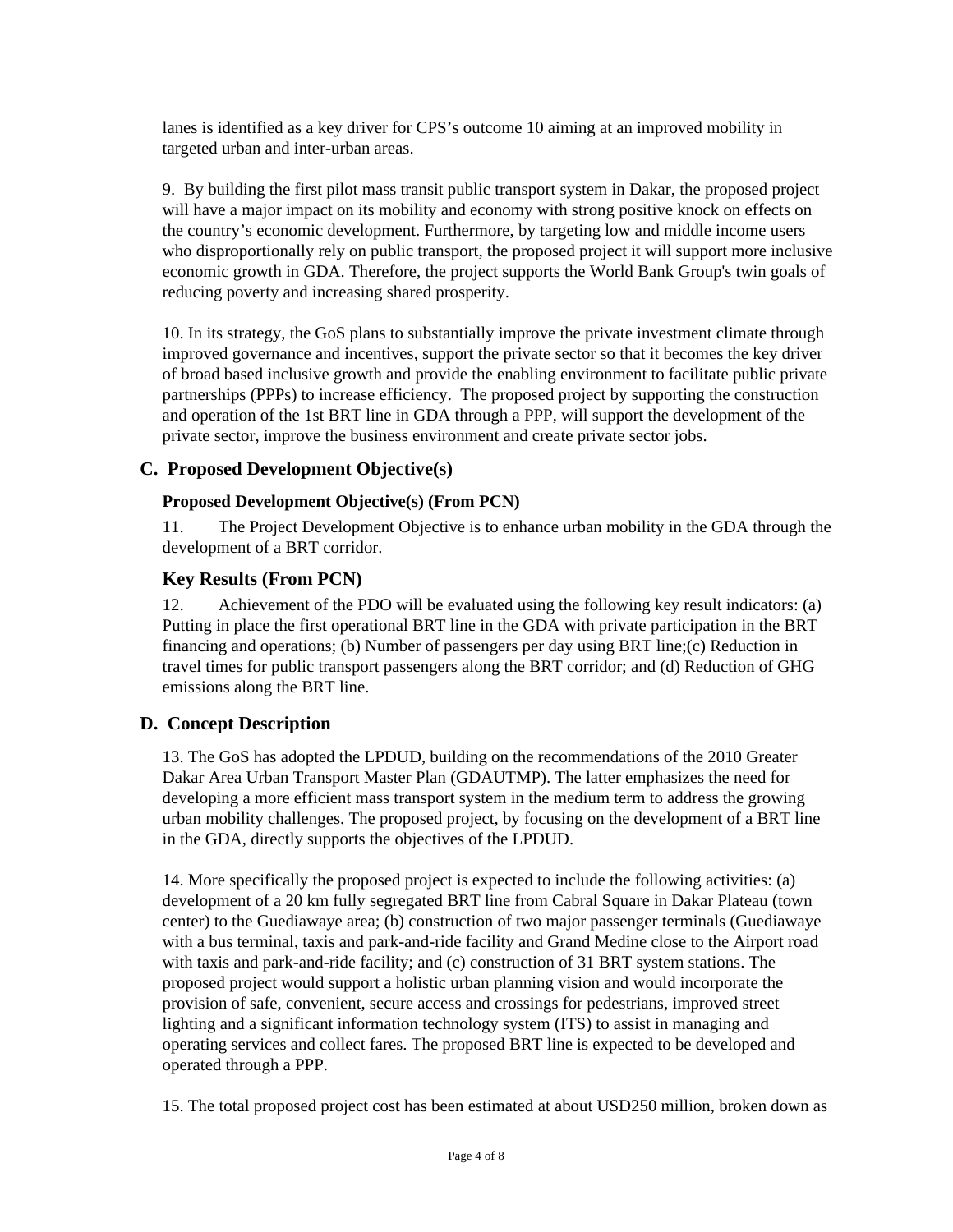follows: (a) USD70 million expected from IDA; (b) USD50 million from the private sector; , (c) USD30 million form the GoS; and (d) a gap of aUSD100 million expected from the other Development Partners under a co/parallel; financing. The final figures of the level of public participation in the financing of infrastructure and equipment will depend on the project's financial model BRT and the final result of the PPP procedure.

16. The proposed project is expected to have four major components: (a) detailed design of the BRT and structuring and implementation of the PPP; (b) institutional and operational support; (c) BRT implementation; and (d) urban road safety component.

17. Component 1: Detailed design of the BRT and structuring and implementation of the PPP (US \$5 million). The proposed activities will include:

(a) Technical design and engineering support;

(b) All technical, financial, and legal support required to design, structure and implement a PPP for BRT project; and

(c) Provision of a commercial or political guarantee to the private investors if required.

18. Component 2: Institutional and operational support (US\$10 million). This component will finance activities related to the institutional and operational set-up of a BRT system in GDA and its integration with the current urban public transport network. The proposed activities will include:

(a) Project operational costs, fiduciary and safeguards activities, monitoring and evaluation, and financial audit;

(b) Technical support to determine the institutional set up best suited to ensure the integration of the BRT in the current public transport organizational framework;

(c) Technical assistance in adapting the public transport network with integration of the proposed BRT;

(d) Feasibility study to develop an integrated fares system;

(d) Capacity building in project preparation and implementation as well as in monitoring and supervising BRT operations;

(e) Technical support for the professionalization of urban transport operators and development of a platform for consultation and coordination of them; and

(f) Institutional and public communication campaigns.

19. Component 3: BRT implementation (US\$231 million). This component will finance the construction of the BRT infrastructure, the provision of BRT systems and equipment and the bus fleet. This component will cover the following proposed key activities:

(a) Goods, works and services for the construction of BRT infrastructure (segregated right of way) including junctions, terminals, stations and depots, pedestrian crossings, sidewalks, road furniture, plantations, traffic lights and signs;

(b) Provision of BRT systems and equipment, ITS and fare collection equipment and software (c) Provision of the bus fleet. This activity is expected to be fully financed by the bus operator of the BRT. The question of bus technology including impacts of GHGs will be addressed.

(d) Additional technical, economic, and social and environmental studies;

(e) Supervision of implementation and technical audits; and

(f) Social and environmental studies required to construct and operate the BRT line in the GDA.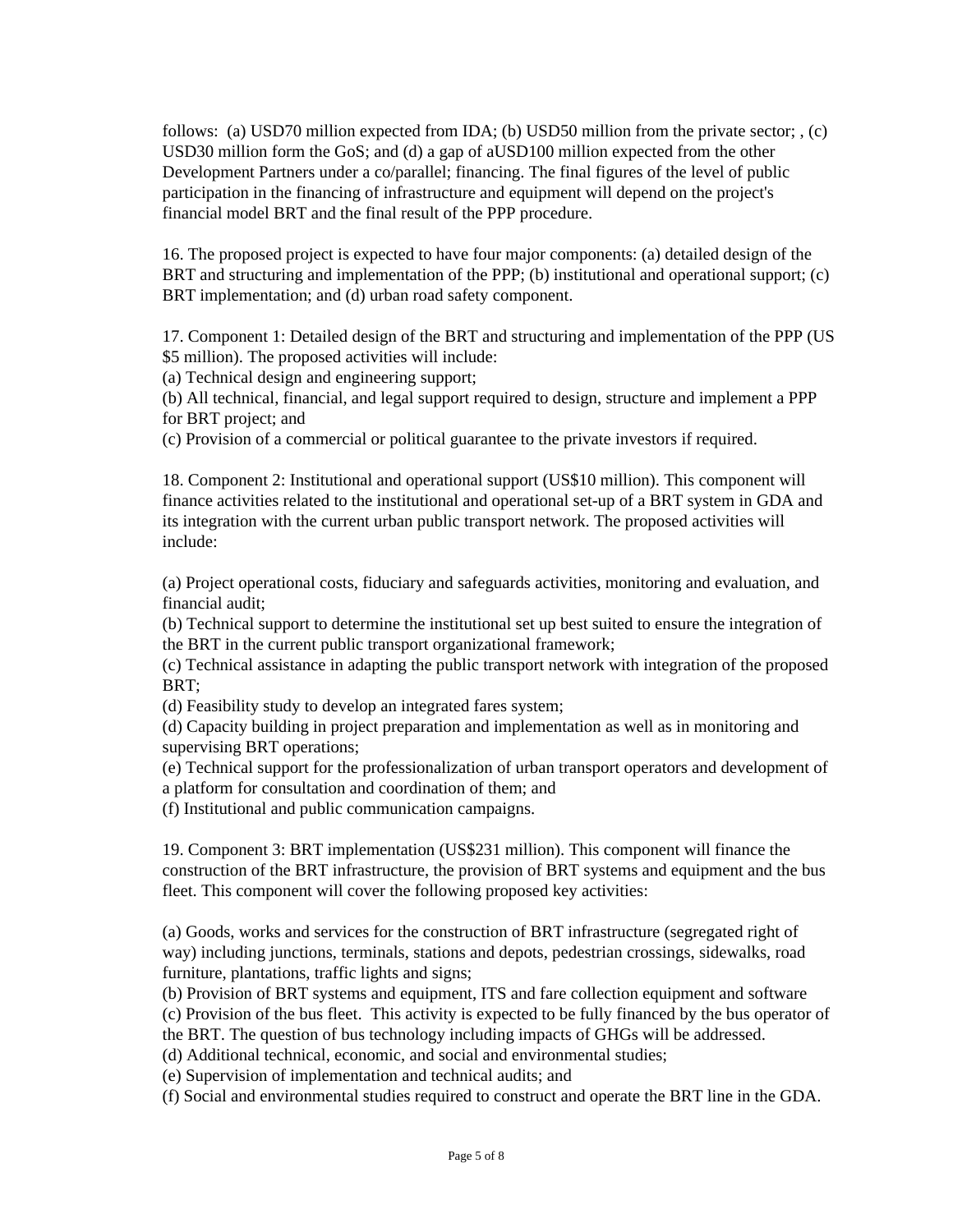20. Component 4: Urban road safety component (US\$4 million). This component will include: (a) Corridor road safety study;

(b) Identification of accident black spots and putting in place engineering solutions to mitigate impacts;

- (c) Education and sensitization of local communities to the BRT operations; and
- (d) Training and equipment and training.

### **II. SAFEGUARDS**

**A. Project location and salient physical characteristics relevant to the safeguard analysis (if known)**

### **B. Borrower's Institutional Capacity for Safeguard Policies**

### **C. Environmental and Social Safeguards Specialists on the Team**

Maman-Sani Issa (OPSPF)

Yacouba Konate (GSU01)

# **D. POLICIES THAT MIGHT APPLY**

| <b>Safeguard Policies Triggered?</b>             |                | <b>Explanation (Optional)</b>                                                                                                                                                                                                                                                                                                                                                                                                                                                                                                                                                                                                                                                                                                                                                                                                                                                                              |  |
|--------------------------------------------------|----------------|------------------------------------------------------------------------------------------------------------------------------------------------------------------------------------------------------------------------------------------------------------------------------------------------------------------------------------------------------------------------------------------------------------------------------------------------------------------------------------------------------------------------------------------------------------------------------------------------------------------------------------------------------------------------------------------------------------------------------------------------------------------------------------------------------------------------------------------------------------------------------------------------------------|--|
| Environmental<br><b>Assessment OP/BP</b><br>4.01 | Yes            | The project is classified category B because the adverse<br>environmental and social impacts are expected to not be higher<br>than average. The envisaged right-of-way of the transport lane<br>is an existing corridor which hosts no biophysical resources<br>but temporary or permanent socioeconomic infrastructures. An<br>environmental and social assessment (ESIA) will be prepared,<br>consulted upon and disclosed before appraisal. Regarding the<br>project type, the relevant World Bank Group Environmental<br>and Health Safety (EHS) guidelines (mobile source emission,<br>occupational health, and community safety) will apply. The<br>specific provisions of these guidelines will be detailed in the<br>environmental and social management plan (ESMP) as<br>environmental and social clauses to insert in the appropriate<br>sections of relevant documents and contracts later on. |  |
| Natural Habitats OP/<br>BP 4.04                  | N <sub>0</sub> | The project intervention area doesn't host any natural habitat<br>or known critical natural habitat.                                                                                                                                                                                                                                                                                                                                                                                                                                                                                                                                                                                                                                                                                                                                                                                                       |  |
| Forests OP/BP 4.36                               | N <sub>o</sub> | The project will not finance activity in forest degradation,<br>forestry of forest products commercialization.                                                                                                                                                                                                                                                                                                                                                                                                                                                                                                                                                                                                                                                                                                                                                                                             |  |
| Pest Management OP No<br>4.09                    |                | The project will not finance acquisition, transport, storage and<br>utilization of hazardous chemical, pesticides, fertilizers or any<br>similar products.                                                                                                                                                                                                                                                                                                                                                                                                                                                                                                                                                                                                                                                                                                                                                 |  |
| Physical Cultural                                | Yes            | Civil works may uncover and destroy archeological artifacts if                                                                                                                                                                                                                                                                                                                                                                                                                                                                                                                                                                                                                                                                                                                                                                                                                                             |  |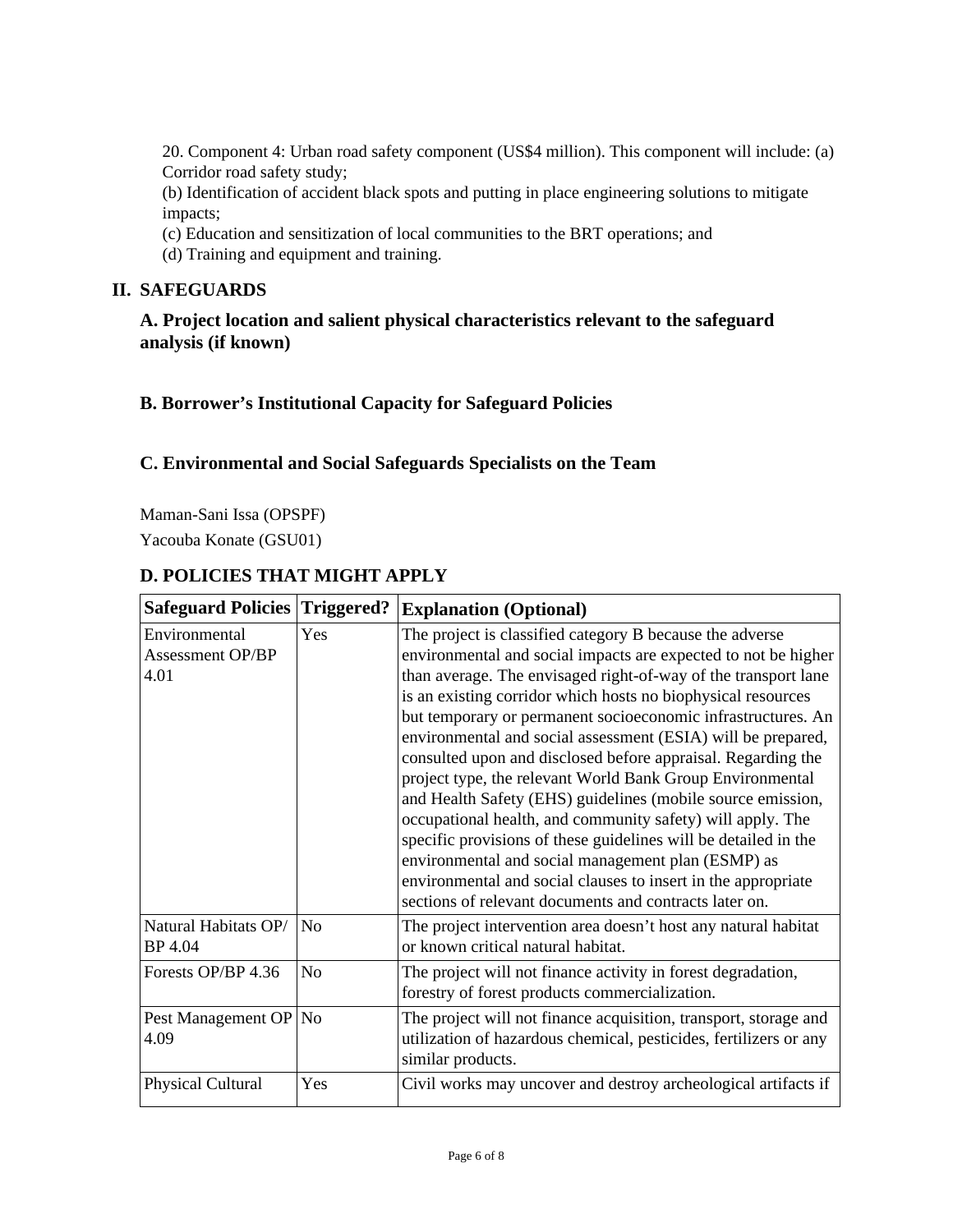| Resources OP/BP<br>4.11<br><b>Indigenous Peoples</b><br><b>OP/BP 4.10</b> | N <sub>0</sub> | appropriate measures were not in place during implementation.<br>The ESIA will provide a comprehensive "chance find<br>procedure" to include in enterprise contracts for a proper<br>handling of such issue if case arises.<br>There are no indigenous people in the project intervention area.                                                                                                                                                                                                                                                                                                                                                                                                                                                                                                                             |
|---------------------------------------------------------------------------|----------------|-----------------------------------------------------------------------------------------------------------------------------------------------------------------------------------------------------------------------------------------------------------------------------------------------------------------------------------------------------------------------------------------------------------------------------------------------------------------------------------------------------------------------------------------------------------------------------------------------------------------------------------------------------------------------------------------------------------------------------------------------------------------------------------------------------------------------------|
| Involuntary<br><b>Resettlement OP/BP</b><br>4.12                          | Yes            | The construction of (a) a 20 km fully segregated BRT line<br>from Cabral Square in Dakar Plateau (town center) to the<br>Guediawaye area; (b) construction of two major passenger<br>terminals (Guediawaye with a bus terminal, taxis and park-<br>and-ride facility and Grand Medine close to the Airport road<br>with taxis and park-and-ride facility; and (c) construction of 31<br>BRT system stations will inevitably induce the displacement of<br>socio-economic activities and resettlement of affected<br>households, specially in three densely populated areas:<br>Peterson Parking; Grand Yoff; and Grand Medine (see corridor<br>map). Therefore, the Borrower will prepare a Resettlement<br>Action Plan (RAP) that will be disclosed prior to appraisal as a<br>free-standing document along with the ESIA. |
| Safety of Dams OP/<br>BP 4.37                                             | N <sub>o</sub> | The project will not finance dam construction or activity<br>associated with existing dam.                                                                                                                                                                                                                                                                                                                                                                                                                                                                                                                                                                                                                                                                                                                                  |
| Projects on<br>International<br>Waterways OP/BP<br>7.50                   | N <sub>o</sub> | The project will not finance activity located on international<br>waterways or that will directly affect such waterways.                                                                                                                                                                                                                                                                                                                                                                                                                                                                                                                                                                                                                                                                                                    |
| Projects in Disputed<br>Areas OP/BP 7.60                                  | N <sub>o</sub> | The project area is not located in a disputed zone.                                                                                                                                                                                                                                                                                                                                                                                                                                                                                                                                                                                                                                                                                                                                                                         |

### **E. Safeguard Preparation Plan**

### **1. Tentative target date for preparing the PAD Stage ISDS**

**2. Time frame for launching and completing the safeguard-related studies that may be needed. The specific studies and their timing should be specified in the PAD-stage ISDS.**

### **III.Contact point**

### **World Bank**

Contact: Tojoarofenitra Ramanankirahina Title: Senior Transport Engineer

Contact: Franck Taillandier

Title: Sr Urban Transport Spec.

### **Borrower/Client/Recipient**

Name: Minister of Economy, Finance and Plan